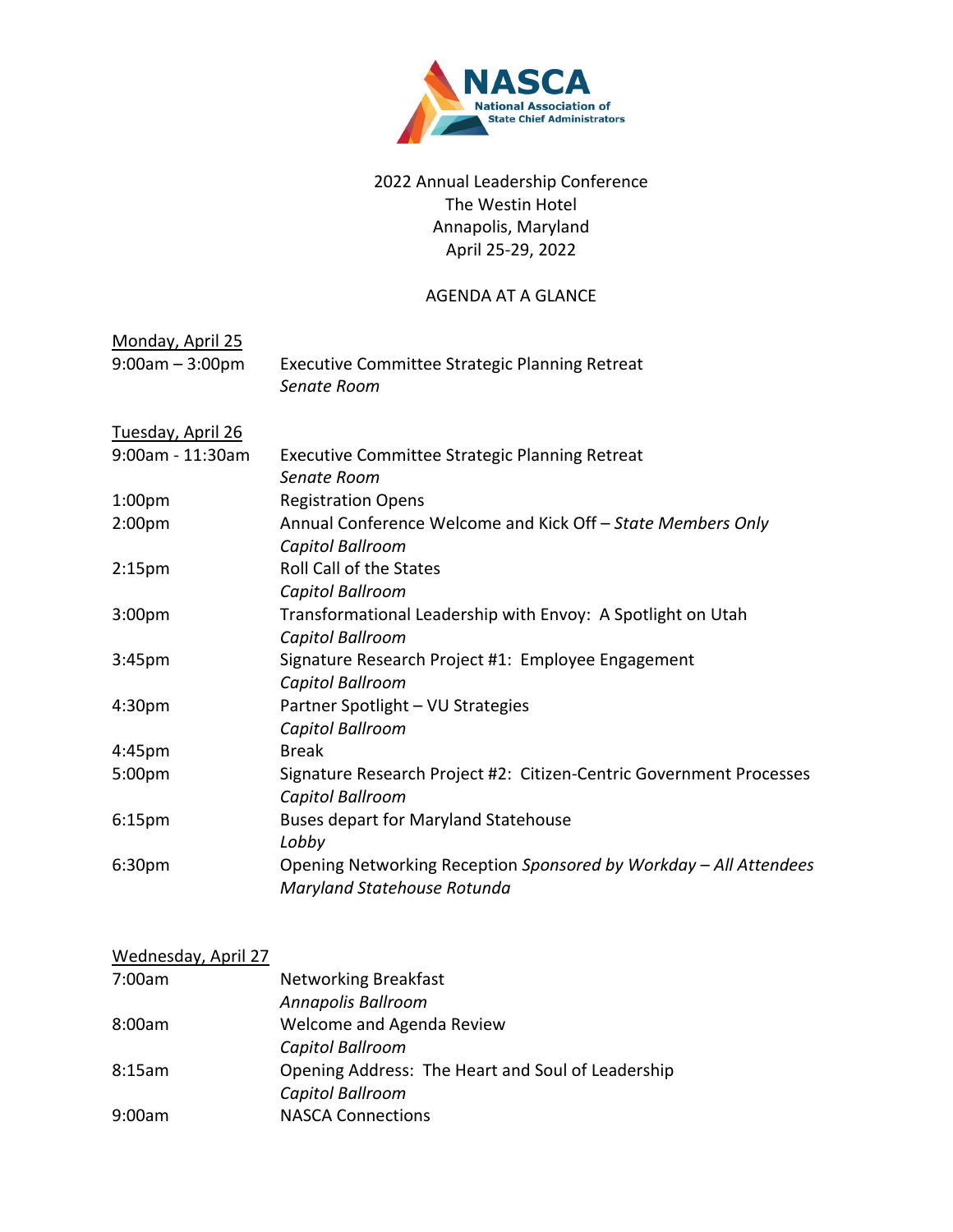|                           | <b>State Chief Administrators</b>                                                                             |
|---------------------------|---------------------------------------------------------------------------------------------------------------|
|                           | Capitol Ballroom                                                                                              |
| 9:45am                    | Learning Labs (60 minutes)                                                                                    |
|                           | The State of Sustainability: How to Get Started on Your Portfolio<br>$\bullet$<br>Senate Room                 |
|                           | Place, People and Purpose: Navigating for the Future<br>$\bullet$                                             |
|                           | <b>Caucus Room</b>                                                                                            |
| 10:45am                   | <b>Break</b>                                                                                                  |
| 11:00am                   | The Future of Work: A Montana Case Study<br>Capitol Ballroom                                                  |
|                           | Luncheon                                                                                                      |
| 12:15pm                   |                                                                                                               |
| 1:15 <sub>pm</sub>        | Annapolis Ballroom<br>State Spotlight: Maryland's Transformational Change in Government Operations            |
| 2:00 <sub>pm</sub>        | Learning Labs (60 minutes)                                                                                    |
|                           | What's Next for States Driving Cost Optimization and Efficiency While<br>$\bullet$                            |
|                           | Advancing a Modern Agenda?<br>Senate Room                                                                     |
|                           | The Irresistible Organization: Building Employee Engagement & Workplace<br>$\bullet$                          |
|                           | Culture to Become an Employer of Choice                                                                       |
|                           | <b>Caucus Room</b>                                                                                            |
| 3:00 <sub>pm</sub>        | <b>Break</b>                                                                                                  |
| 3:15 <sub>pm</sub>        | Learning Labs (30 minutes)                                                                                    |
|                           | States as Model Employers: Implementation of Core Strategies<br>$\bullet$                                     |
|                           | Senate Room                                                                                                   |
|                           | How to Maximize Bipartisan Infrastructure Law (BIL) Funding for Your State<br>$\bullet$<br><b>Caucus Room</b> |
| 4:00 <sub>pm</sub>        | Building the Connection with State Procurement                                                                |
|                           | Capitol Ballroom                                                                                              |
| 4:30 <sub>pm</sub>        | Innovative Communication in a Hybrid World with Envoy                                                         |
|                           | Capitol Ballroom                                                                                              |
| 6:15 <sub>pm</sub>        | <b>Buses Depart for Carrol's Creek Restaurant</b><br>Lobby                                                    |
| 6:30pm                    | <b>Group Dinner</b>                                                                                           |
|                           | Carrol's Creek Restaurant                                                                                     |
| <b>Thursday, April 28</b> |                                                                                                               |
| 8:00am                    | Grab 'n Go Breakfast                                                                                          |
|                           | Annapolis Ballroom/Lobby                                                                                      |
| 8:15am                    | Buses leave for Ronald Reagan Building - Washington, D.C.                                                     |
| 9:30am                    | Welcome and Introductions                                                                                     |
|                           | Rotunda                                                                                                       |
| 9:45am                    | What's Happening in State Government Operations Panel<br>Rotunda                                              |

 $\blacktriangle$